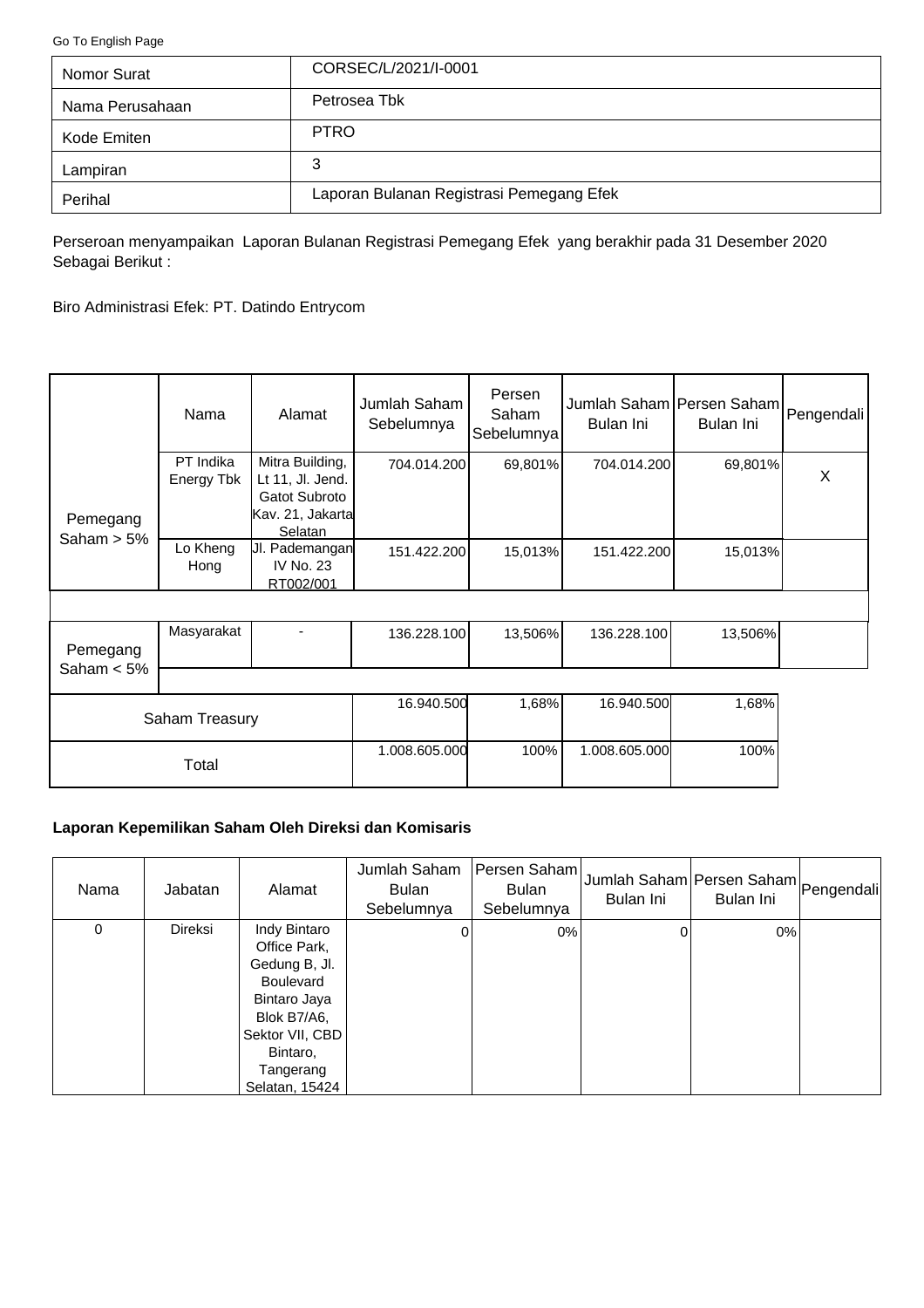| Nama | Jabatan   | Alamat                                                                                                                                                                              | Jumlah Saham<br><b>Bulan</b><br>Sebelumnya | Persen Saham<br><b>Bulan</b><br>Sebelumnya | <sub>I</sub> Jumlah Saham Persen Saham Pengendali<br>Bulan Ini | Bulan Ini |  |
|------|-----------|-------------------------------------------------------------------------------------------------------------------------------------------------------------------------------------|--------------------------------------------|--------------------------------------------|----------------------------------------------------------------|-----------|--|
| 0    | Komisaris | Indy Bintaro<br>Office Park,<br>Building B Jl.<br><b>Boulevard</b><br>Bintaro Jaya<br>Blok B7/A6<br>Sektor VII, CBD<br>Bintaro Jaya<br>South<br>Tangerang<br>$15424 -$<br>Indonesia | 0                                          | 0%                                         | ი                                                              | $0\%$     |  |

## **Kepemilikan saham selain Pemegang Saham Pengendali dan Pemegang saham utama**

| Jumlah Saham<br>Bulan Sebelumnya | Persen Saham<br><b>Bulan</b><br>Sebelumnya | Jumlah Saham<br>Bulan Ini | Persen Saham<br>Bulan Ini | Jumlah<br>Perubahan<br>Saham | Persen Perubahan |
|----------------------------------|--------------------------------------------|---------------------------|---------------------------|------------------------------|------------------|
| 304.590.800                      | 30,1992%                                   | 304.590.800               | 30,1992%                  |                              | $0\%$            |

### **Jumlah Pemegang Saham**

| Bulan Sebelumnya | <b>Bulan Sekarang</b> | Perubahan |
|------------------|-----------------------|-----------|
| 6.942            | 7.343                 | 401       |

Demikian untuk diketahui.

Hormat Kami,

**Petrosea Tbk**

Anto Broto

Approver

Petrosea Tbk

Indy Bintaro Office Park, Gedung B, Jl. Boulevard Bintaro Jaya Blok B7/A6, Sektor

Telepon : 021-29770999, Fax : 021-29770988, www.petrosea.com

| Tanggal dan Jam | 04-01-2021 15:31                                                                                                               |
|-----------------|--------------------------------------------------------------------------------------------------------------------------------|
| Lampiran        | 1. PTRO_DPS Pngndl_31 Dec 2020.pdf<br>2. PTRO_Lap kpmlkn shm DirKom_31 Dec 2020.pdf<br>3. PTRO Pmlkn Shm 5prsn 31 Dec 2020.pdf |

Dokumen ini merupakan dokumen resmi Petrosea Tbk yang tidak memerlukan tanda tangan karena dihasilkan secara elektronik oleh sistem pelaporan elektronik. Petrosea Tbk bertanggung jawab penuh atas informasi yang tertera didalam dokumen ini.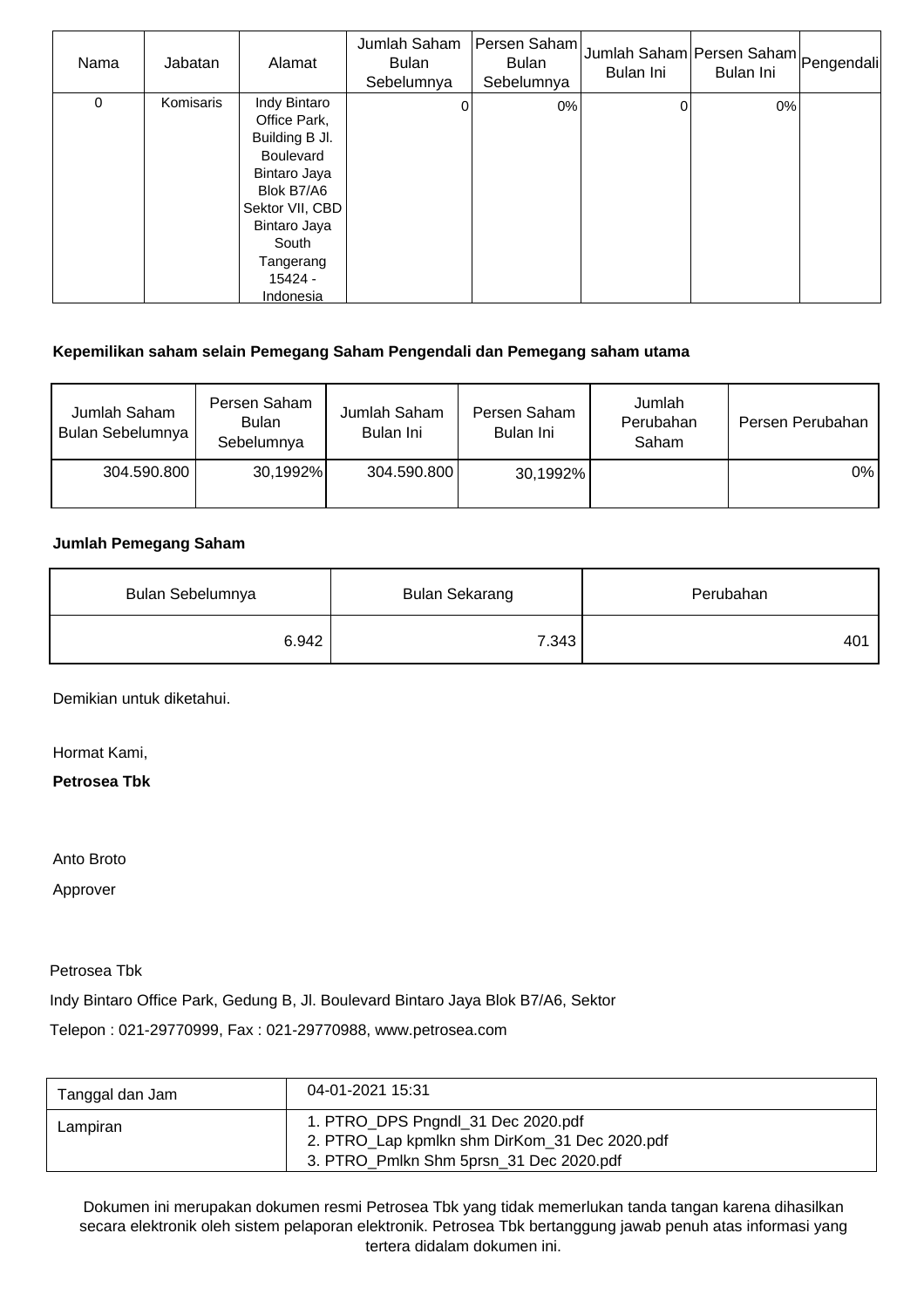<span id="page-2-0"></span>[Go To Indonesian Page](#page-0-0)

| Letter / Announcement No. | CORSEC/L/2021/I-0001                              |
|---------------------------|---------------------------------------------------|
| <b>Issuer Name</b>        | Petrosea Tbk                                      |
| <b>Issuer Code</b>        | <b>PTRO</b>                                       |
| Attachment                | 3                                                 |
| Subject                   | Monthly Report of Securities Holders Registration |

The Company hereby announce Monthly Report of Securities Holders Registration which ends in 31 December 2020 as follows:

Security Administration Bureau: PT. Datindo Entrycom

|                       | Name                    | Address                                                                             | Number of Shares<br>in Previous Month Previous Month | Percent of<br>Shares in | Number of Shares in<br><b>Current Month</b> | Percent of<br>Shares in<br><b>Current Month</b> | Controlle |
|-----------------------|-------------------------|-------------------------------------------------------------------------------------|------------------------------------------------------|-------------------------|---------------------------------------------|-------------------------------------------------|-----------|
| Share<br>Ownership >  | PT Indika<br>Energy Tbk | Mitra Building,<br>Lt 11, Jl. Jend.<br>Gatot Subroto<br>Kav. 21, Jakarta<br>Selatan | 704,014,200                                          | 69.801%                 | 704,014,200                                 | 69.801%                                         | X         |
| 5%                    | Lo Kheng<br>Hong        | JI. Pademangan<br>IV No. 23<br>RT002/001                                            | 151,422,200                                          | 15.013%                 | 151,422,200                                 | 15.013%                                         |           |
|                       |                         |                                                                                     |                                                      |                         |                                             |                                                 |           |
| Share<br>Ownership <  | Masyarakat              |                                                                                     | 136,228,100                                          | 13.506%                 | 136,228,100                                 | 13.506%                                         |           |
| 5%                    |                         |                                                                                     |                                                      |                         |                                             |                                                 |           |
| <b>Treasury Stock</b> |                         | 16,940,500                                                                          | 1.68%                                                | 16,940,500              | 1.68%                                       |                                                 |           |
| Total                 |                         | 1,008,605,000                                                                       | 100%                                                 | 1,008,605,000           | 100%                                        |                                                 |           |

# **Share Owned by Directors and Commissioners**

| Name | <b>Position</b> | Address                                                                                                                                                        | Number of<br>Shares in<br>Previous Month Previous Month | Percent of<br>Shares in | Number of<br>Month | Percent of<br>Shares in Current Shares in Current Controller<br>Month |  |
|------|-----------------|----------------------------------------------------------------------------------------------------------------------------------------------------------------|---------------------------------------------------------|-------------------------|--------------------|-----------------------------------------------------------------------|--|
| 0    | <b>Director</b> | Indy Bintaro<br>Office Park,<br>Gedung B, Jl.<br><b>Boulevard</b><br>Bintaro Jaya<br>Blok B7/A6,<br>Sektor VII, CBD<br>Bintaro,<br>Tangerang<br>Selatan, 15424 | $\Omega$                                                | $0\%$                   | 0                  | 0%                                                                    |  |